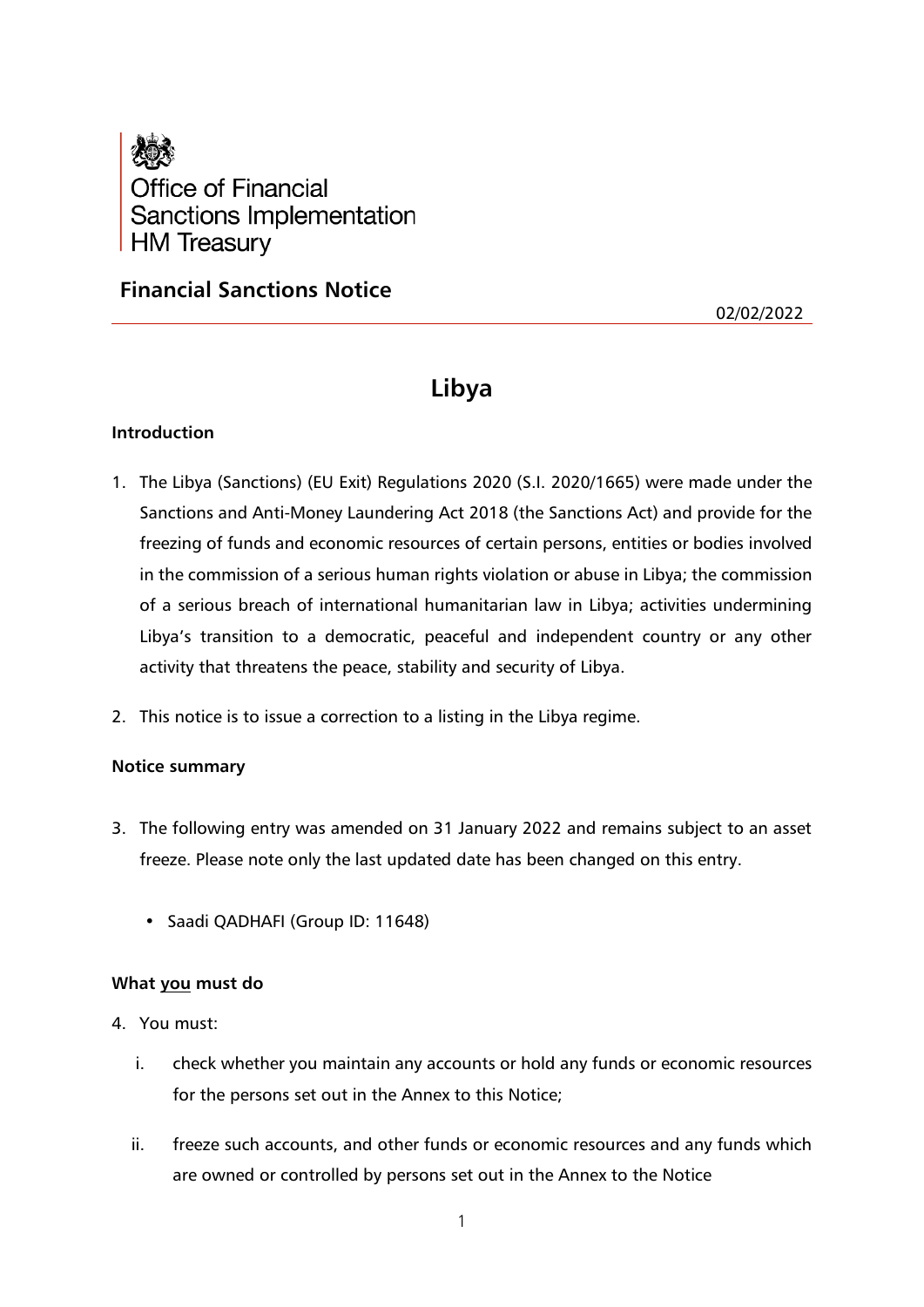- iii. refrain from dealing with the funds or assets or making them available (directly or indirectly) to such persons unless licensed by the Office of Financial Sanctions Implementation (OFSI);
- iv. report any findings to OFSI, together with any additional information that would facilitate compliance with the Regulations;
- v. provide any information concerning the frozen assets of designated persons that OFSI may request. Information reported to OFSI may be passed on to other regulatory authorities or law enforcement.
- 5. Where a relevant institution has already reported details of accounts, other funds or economic resources held frozen for designated persons, they are not required to report these details again.
- 6. Failure to comply with financial sanctions legislation or to seek to circumvent its provisions is a criminal offence.

## **Further Information**

- 7. Copies of recent notices, UK legislation and relevant guidance can be obtained from the Libya financial sanctions page on the Gov.UK website: [https://www.gov.uk/government/collections/financial-sanctions-regime-specific](https://www.gov.uk/government/collections/financial-sanctions-regime-specific-consolidated-lists-and-releases)[consolidated-lists-and-releases](https://www.gov.uk/government/collections/financial-sanctions-regime-specific-consolidated-lists-and-releases)
- 8. Further details on the UN measures in respect of Libya can be found on the relevant UN Sanctions Committee webpage: <https://www.un.org/securitycouncil/>
- 9. The Consolidated List can be found here: [https://www.gov.uk/government/publications/financial-sanctions-consolidated-list-of](https://www.gov.uk/government/publications/financial-sanctions-consolidated-list-of-targets/consolidated-list-of-targets)[targets/consolidated-list-of-targets](https://www.gov.uk/government/publications/financial-sanctions-consolidated-list-of-targets/consolidated-list-of-targets)
- 10. The UK Sanctions List can be found here: <https://www.gov.uk/government/publications/the-uk-sanctions-list>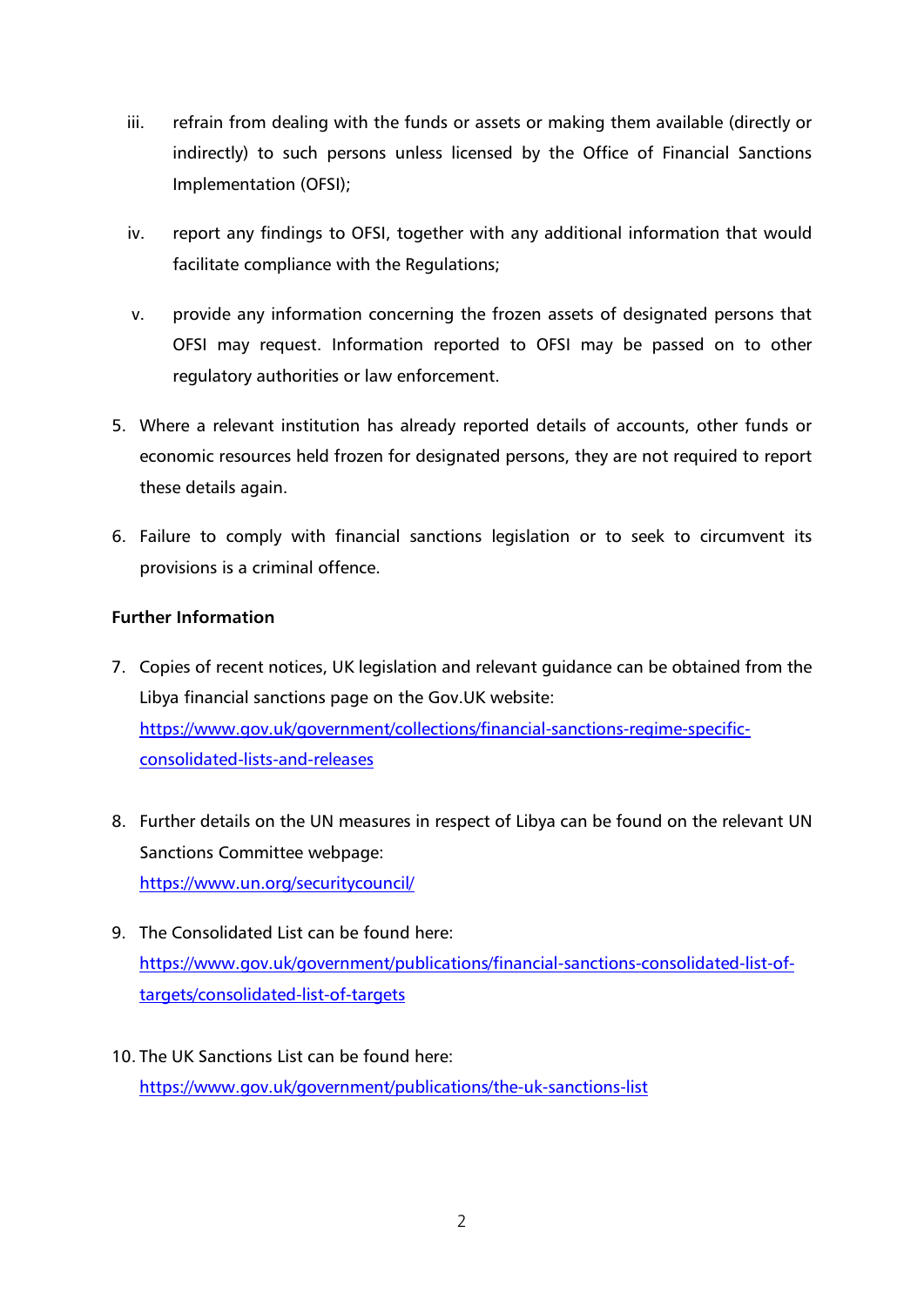11. For more information please see our guide to financial sanctions:

<https://www.gov.uk/government/publications/uk-financial-sanctions-guidance>

12. Further details on changes relating to the new format of the consolidated list can be found here:

[https://www.gov.uk/government/publications/uk-sanctions-list-change-in-format/uk](https://www.gov.uk/government/publications/uk-sanctions-list-change-in-format/uk-sanctions-list-change-to-the-lists-format)[sanctions-list-change-to-the-lists-format](https://www.gov.uk/government/publications/uk-sanctions-list-change-in-format/uk-sanctions-list-change-to-the-lists-format)

## **Enquiries**

13. Non-media enquiries about the implementation of financial sanctions in the UK should be addressed to:

Office of Financial Sanctions Implementation HM Treasury 1 Horse Guards Road London SW1A 2HQ [ofsi@hmtreasury.gov.uk](mailto:ofsi@hmtreasury.gov.uk)

- 14. Non-media enquiries about the sanctions measures themselves should be addressed to: [sanctions@fcdo.gov.uk](mailto:sanctions@fcdo.gov.uk)
- 15. Media enquiries about how financial sanctions are implemented in the UK should be addressed to the Treasury Press Office on 020 7270 5238.
- 16. Media enquiries about the sanctions measures themselves should be addressed to the Foreign, Commonwealth & Development Office Press Office on 020 7008 3100.